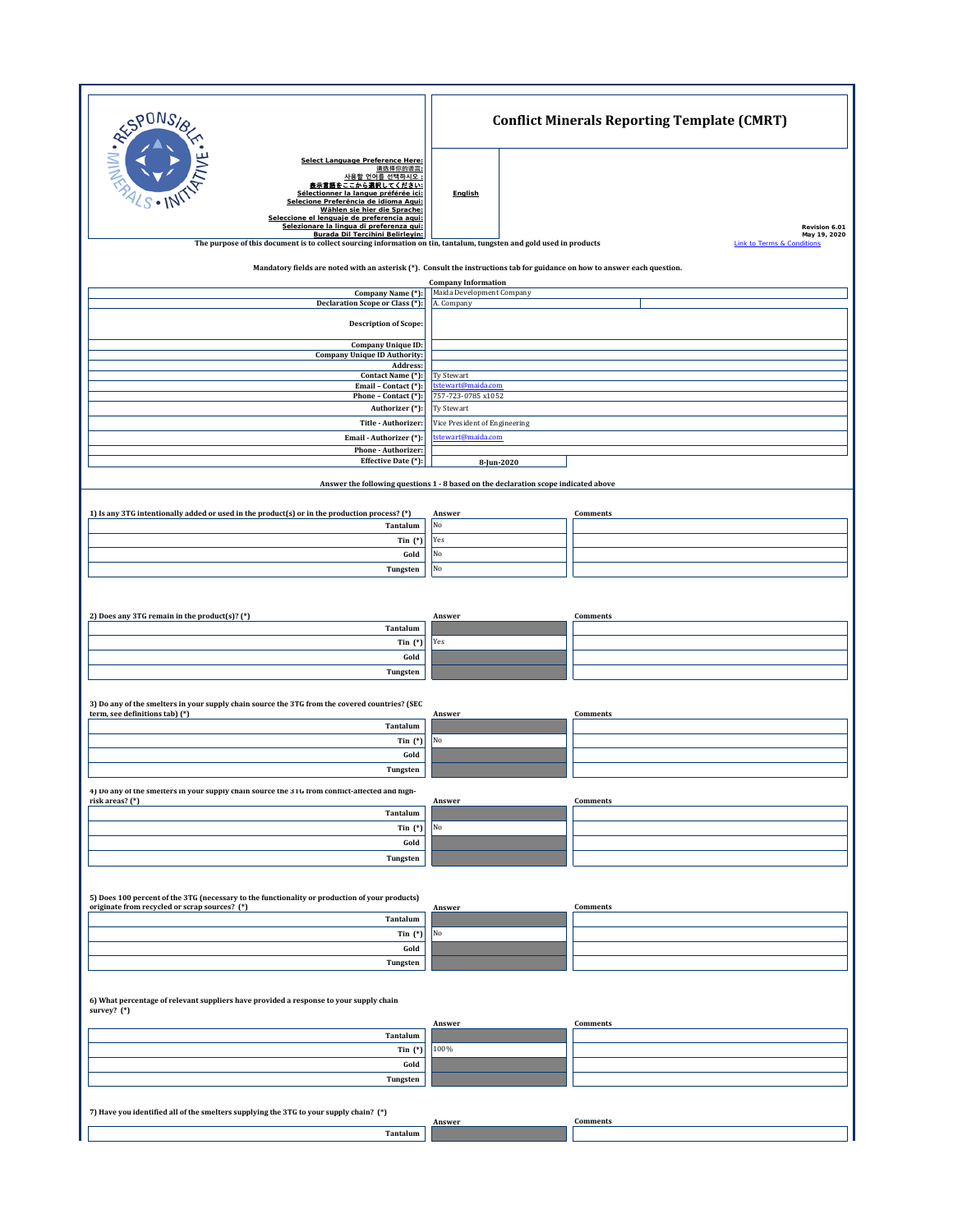|                                                                                                                                                                                                                                                                                                                                                       | <b>Conflict Minerals Reporting Template (CMRT)</b> |  |                               |  |  |  |
|-------------------------------------------------------------------------------------------------------------------------------------------------------------------------------------------------------------------------------------------------------------------------------------------------------------------------------------------------------|----------------------------------------------------|--|-------------------------------|--|--|--|
| $\frac{N}{2}$<br>Select Language Preference Here:<br>请选择你的语言:<br>사용할 언어를 선택하시오 :<br>表示言語をここから選択してください<br>Sélectionner la langue préférée ici:<br>Selecione Preferência de idioma Agui:<br>Wählen sie hier die Sprache:<br>Seleccione el lenguaie de preferencia agui:<br>Selezionare la lingua di preferenza qui:<br>Burada Dil Tercihini Belirleyin: | English                                            |  | Revision 6.01<br>May 19, 2020 |  |  |  |
| <b>Link to Terms &amp; Conditions</b><br>The purpose of this document is to collect sourcing information on tin, tantalum, tungsten and gold used in products                                                                                                                                                                                         |                                                    |  |                               |  |  |  |
| Mandatory fields are noted with an asterisk (*). Consult the instructions tab for guidance on how to answer each question.                                                                                                                                                                                                                            |                                                    |  |                               |  |  |  |
| Tin $(*)$                                                                                                                                                                                                                                                                                                                                             | Yes                                                |  |                               |  |  |  |
| Gold                                                                                                                                                                                                                                                                                                                                                  |                                                    |  |                               |  |  |  |
| Tungsten                                                                                                                                                                                                                                                                                                                                              |                                                    |  |                               |  |  |  |